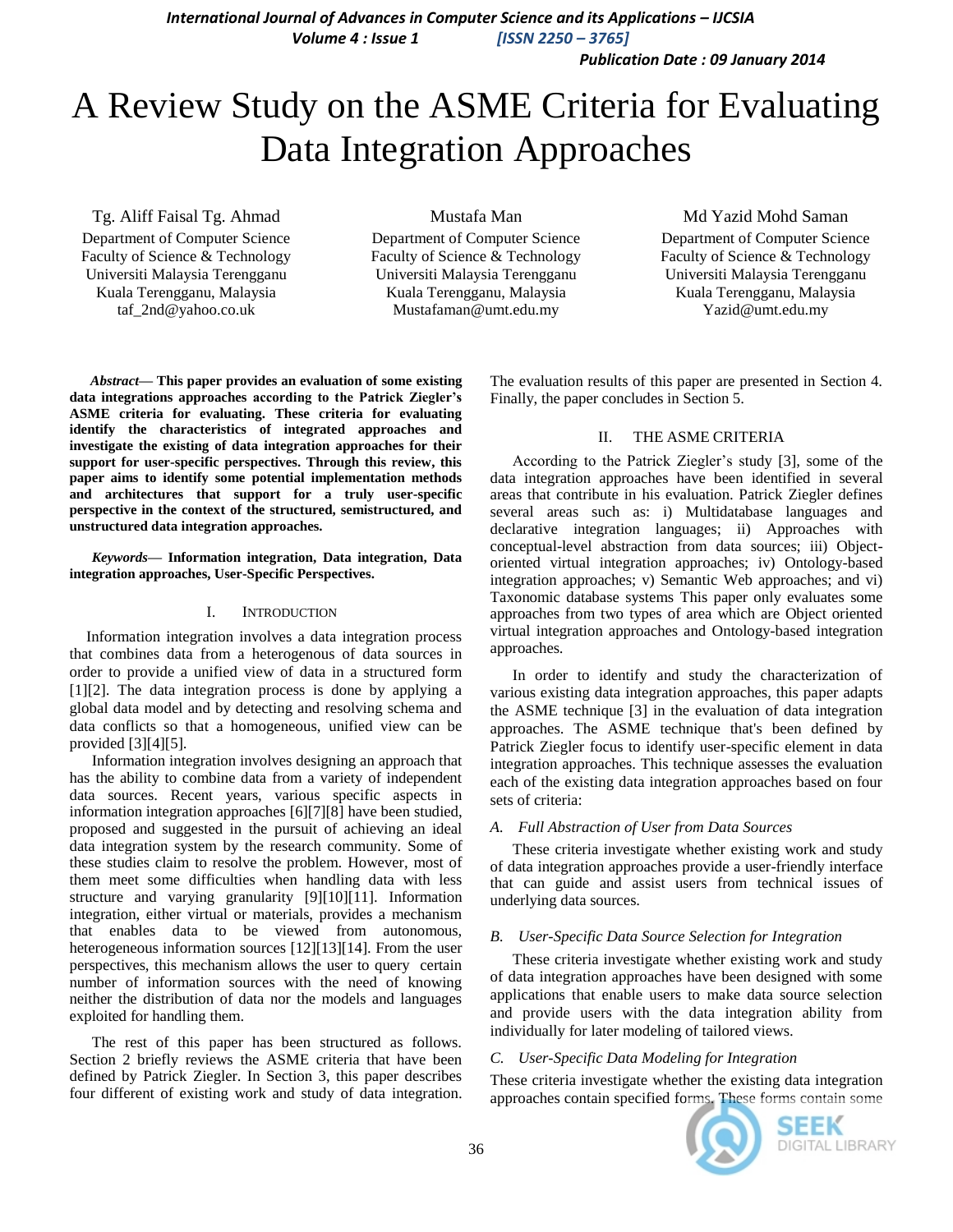## *Publication Date : 09 January 2014*

integration mechanism and enable to fulfill user's information needs. This mechanism also emphasizes the user's way to perceive a domain of interest.

## *D. Explicit Semantics*

These criteria investigate whether existing data integration approaches provide means for explicitly representing the realworld semantics of data.

## III. EVALUATIONS OF SELECTED APPROACHES

The characterization of selected integration approaches is shown in Table I. This paper only evaluates four different of existing work and study of data integration; i) The Stanford-IBM Manager of Multiple Information Sources (TSIMMIS); ii) Garlic; iii) COntext INterchange (COIN); and iv) Services and Information Management for decision Systems (SIMS).

TABLE I. THE CHARACTERIZATIONS OF SELECTED APPROACHES

| <b>Integration</b><br><b>Approaches</b> | <b>Data Representation Types</b> |                       |                     |  |
|-----------------------------------------|----------------------------------|-----------------------|---------------------|--|
|                                         | <b>Structured</b>                | <b>Semistructured</b> | <b>Unstructured</b> |  |
| <b>TSIMMIS</b>                          |                                  |                       |                     |  |
| Garlic                                  |                                  |                       |                     |  |
| <b>COIN</b>                             |                                  |                       |                     |  |
| <b>SIMS</b>                             |                                  |                       |                     |  |

From the Object oriented virtual integration approach area, TSIMMIS [15][16][17] at Stanford implements the mediatorsbased information integration architecture through a simple object exchange model. TSIMMIS has been designed in order to focus on query processing issues pertaining to an integrated system [18]. This approach handles structured, semistructured, and unstructured data integration. Garlic [3] project at IBM Almaden Research Center which targets at developing a system and tools for the management of large quantities of heterogeneous multimedia information. This project is a federated system for diverse data sources. Garlic approach focuses on the design and implementation of heterogeneous multimedia information that involves data from heterogeneous databases, files, multimedia data source types [18][19].

On the other side of Ontology-based integration approach area, COIN [20] approach has been designed to address the problem of semantic interoperability by consolidating distributed data sources and providing a unified view to them. The main focus of COIN design is to provide mediation service modules [5] that integrate data from heterogeneous databases and semistructured web sources [18]. SIMS [21] is an information mediator that provides access and integration of multiple sources of information. The main focus of this approach is to define application domain model using hierarchical terminological knowledge base (Loom) that presents data of structured information source types.

With respect to the ASME criteria, the evaluation of this paper leads to the following result that's been described in Table II.

| <b>Integration</b><br><b>Approaches</b> | <b>ASME Criteria</b> |                  |                 |                              |  |
|-----------------------------------------|----------------------|------------------|-----------------|------------------------------|--|
|                                         | <b>Abstraction</b>   | <b>Selection</b> | <b>Modeling</b> | Explicit<br><b>Semantics</b> |  |
| <b>TSIMMIS</b>                          | N <sub>0</sub>       | Yes              | Yes             | No                           |  |
| Garlic                                  | No                   | Yes              | Yes             | No                           |  |
| <b>COIN</b>                             | No                   | Yes              | No              | No                           |  |
| <b>SIMS</b>                             | Yes                  | No               | No              | No                           |  |

TABLE II. THE EVALUATIONS OF SELECTED APPROACHES

According to Patrick Ziegler [3], object-oriented virtual integration approaches like TSIMMIS or Garlic have support user-specific that provide some applications for user in data sources selection and modeling. These applications enable users to make individual selection and combine data from data sources. The users receive the information query in model object-oriented.

Garlic approach has been designed with user-friendly interfaces that provide some applications for the user to arrange the display of a subgraph of the object graph formed by the inter-object references. The user's display contains a consistent view of the subgraph of interest. Furthermore, Garlic also been provided with some application that enable the user to indicate which attributes and relationships to be viewed on the current display.

However, the query processing in object-oriented virtual integration approaches has limitation in abstraction criteria. Both of these approaches do not provide an abstract to the user from technical-level heterogeneities. Moreover, users were insufficiently abstract from underlying data sources and thus have to cope with low-level heterogeneities [3][22]. Furthermore both of these object-oriented virtual integration approaches also have lacked support for explicit, queryable semantics of all available data [3].

For example TSIMMIS's constraint management that has been designed to distribute heterogeneous environment's address is more difficult and complex problem than constraint management in centralized systems. The Query transaction description across multiple information sources usually not been provided. Moreover each information source may support different capabilities for assessing and monitoring the data involves in a constraint [5]. Garlic approach does not provide any guarantees about the consistency of legacy data that is operated on by legacy (as well as Garlic) applications. Garlic has a disability in requiring such reference attributes to be converted into and stored by using Garlic's full weak identifier

On the other side of Ontology-based integration approach area, based on ASME criteria, this paper concludes that the design approach from this area seem not aiming at user-specific elements. The result from this area shows that COIN approach only supports user-specific data source selection for integration criteria and SIMS approach only supports in full abstraction of user from data sources criteria. As mentioned previously, a COIN approach only supports in user's data source selection. For example queries in the COIN framework are sourcespecific. A user formulates a query identifying explicitly the source and attributes referenced.



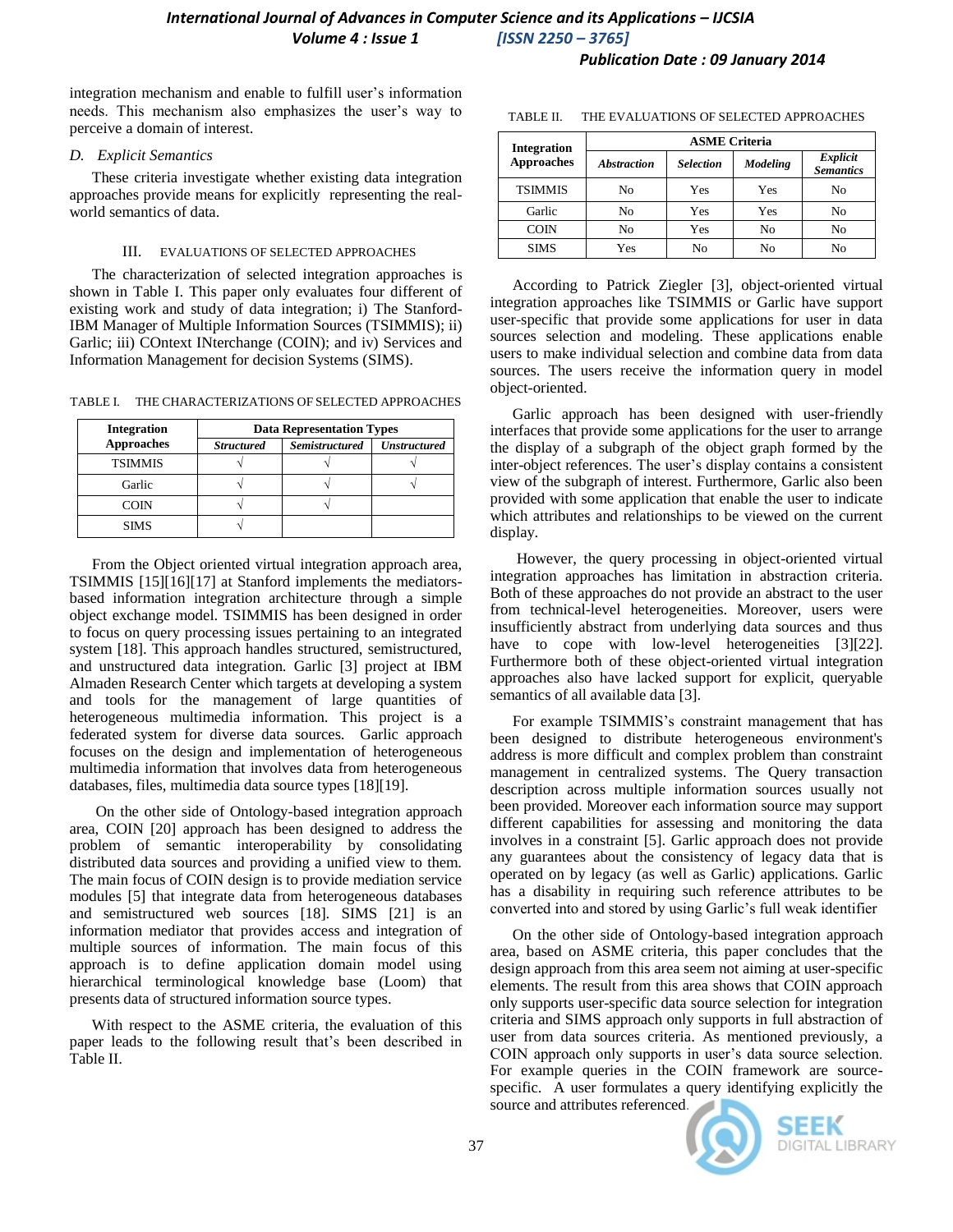# *International Journal of Advances in Computer Science and its Applications – IJCSIA Volume 4 : Issue 1 [ISSN 2250 – 3765]*

## *Publication Date : 09 January 2014*

Based on full abstraction of user from data sources criteria result, from the selected approaches that been evaluated by ASME criteria, SIMS is the only approach that supports full abstraction of user from data sources criteria. As in COIN, this approach does not provide an abstract to the user from technical-level heterogeneities. For example this approach does not scale-up effectively given the complexity involved in constructing a shared schema for a large number of systems and were generally unresponsive to changes for the same reason.

As with SIMS approach, the user is not presumed to know how information is distributed over the data and knowledge bases to which SIMS has access. Hence, the user assumes to be familiar with the application domain, and to use standard terminology in order to compose the Loom query [21].

Based on explicit, queryable semantics criteria result, both of these approaches have lacked support in these criteria. For example COIN contains data semantics that encapsulate in a share schema. These semantics cannot be easily extracted by a user in order to assist in formulating a query which seeks to reference the source schemas [20].

#### IV. CONCLUSION

This paper provides a brief review and describes some of the existing approaches for the design of data integration. From that, this paper has searched and reviews various research documentation that report related work and present previous study that focus on the models and approaches in the context of data integration.

From reviewing several articles, report, book, and others that focus on the data integration, the finding of this paper record that most designed framework and methods of the existing work are based on the architecture perspectives without concerning the implication to the user-specific. Some of these related work claims to have designed an approach that differs with other approaches and meet some challenge in data integration. Realistically these existing works were just making an improvement features from the previous work and aiming to find solution of issues and challenges that been described in the previous work. Most of the study that review of previous research report just describing the general problem of information integration and discussing the challenges that need to be addressed in order to deal with the general problem of information retrieval and integration.

The methods that proposed by Patrick Ziegler show the different way in evaluating existing work and study. The ASME criteria not just identifying the characteristics of existing approaches, but also investigates existing of data integration approaches for their support for user-specific.

This paper evaluates existing data integration approaches for their compliance with the ASME criteria (Abstraction, Selection, Modeling, and Explicit semantics). In retrospect to the findings of the evaluation, from Table 1 it can be seen that none of the presented approaches are able to fully attain the ASME criteria especially in explicit, queryable semantics criteria which the result shows none of the presented approaches provides user with explicit statements that represent

the real-world semantics of data. Without explicit statements on the intend semantics, users will find some difficulties in interpreting data and schema items themselves. Due to this issue, misinterpretations result will occur and some important underlying assumptions concerning source data may be fully implicit.

#### ACKNOWLEDGMENT

I would like to thank Dr. Mustafa Man and Professor Md Yazid Mohd Saman from Faculty of Science & Technology, Universiti Malaysia Terengganu for many deep and valuable discussions and also constructive guidance in the completion of this paper.

#### **REFERENCES**

- [1] M. Friedman, A. Y. Levy, and T. D. Millstein, "Navigational Plans For Data Integration." In *AAAI/IAAI*, 1999, pp. 67–73.
- [2] M. R. Genesereth, A. M. Keller, and O. M. Duschka, "Infomaster: An Information Integration System." in *SIGMOD Conference*, 1997, pp. 539–542.
- [3] Ziegler, Patrick " User-Specific Semantic Integration of Heterogeneous Data: What Remains to be Done? " *Building the Information Society* 156 (2004): 3-12. Print.
- [4] M. Lenzerini, "Data Integration: A Theoretical Perspective." in *PODS, 2002, pp. 233–246.*
- [5] Zachary G. Ives, Daniela Florescu, Marc Friedman, Alon Levy, and Daniel S. Weld. 1999. An adaptive query execution system for data integration. *SIGMOD Rec.* 28, 2 (June 1999), 299-310. DOI=10.1145/304181.304209 http://doi.acm.org/10.1145/304181.304209
- [6] Jayaraman, Gayathri. A mediator-based data integration system for query answering using an optimized extended inverse rules algorithm. Ontario,: Ottawa,, 2010. Print.
- [7] K. C.-C. Chang, B. He, and Z. Zhang, "MetaQuerier over the Deep Web: Shallow Integration across Holistic Sources." in *IIWeb - VLDB*, 2004.
- [8] Sonia Bergamaschi, Francesco Guerra, and Maurizio Vincini. A Peer-to-Peer Information System for the Semantic Web. In Proceedings of the *International Workshop on Agents and Peer-to-Peer Computing (AP2PC 2003)*, July 2003.
- [9] B. He, M. Patel, C.-C. Chang, and Z. Zhang, *"Accessing the Deep Web: A Survey."* University of Illinois, Urbana-Champaign, Tech. Rep., 2004.
- [10] B. He, Z. Zhang, and K. C.-C. Chang, "Towards Building a MetaQuerier: Extracting and Matching Web Query Interfaces*.*" in *ICDE*, 2005, pp. 1098–1099.
- [11] D. Florescu, A. Levy, and A. Mendelzon, *"Database techniques for the world-wide web: A survey."* SIGMOD Record, vol. 27, no. 3, pp. 59–74, 1998.
- [12] G. Kabra, C. Li, and K. C.-C. Chang, "Query Routing: Finding Ways in the Maze of the Deep Web." in *International Workshop on Challenges in Web Information Retrieval and Integration*, 2005, pp. 64–73.
- [13] J. Reinoso, A. Silvescu, D. Caragea, J. Pathak, and V. Honavar, *"*Information Extraction and Integration from Heterogeneous, Distributed, Autonomous Information Sources: A Federated Ontology-Driven Query-Centric Approach." in *IRI*, 2003, pp. 183–191.
- [14] Koch, Christoph. Data integration against multiple evolving autonomous schemata. Meyrin: CERN, 2001. Print.
- [15] Chawathe S., H. Garcia-Molina, J. Hammer, K. Ireland, Y. Papakonstantinou, J. Ull-man, and J. Widom [1994]. "The TSIMMIS project: integration of heterogeneous information sources," *IPSJ Conference*, Tokyo, 1994. Available by anonymous ftp as pub/chawathe/1994/tsimmis-overview.ps from db.stanford.edu.
- [16] Papakonstantinou, Ioannis G. "Query processing in heterogeneous information sources". PhD Thesis, Stanfort University, 1997.